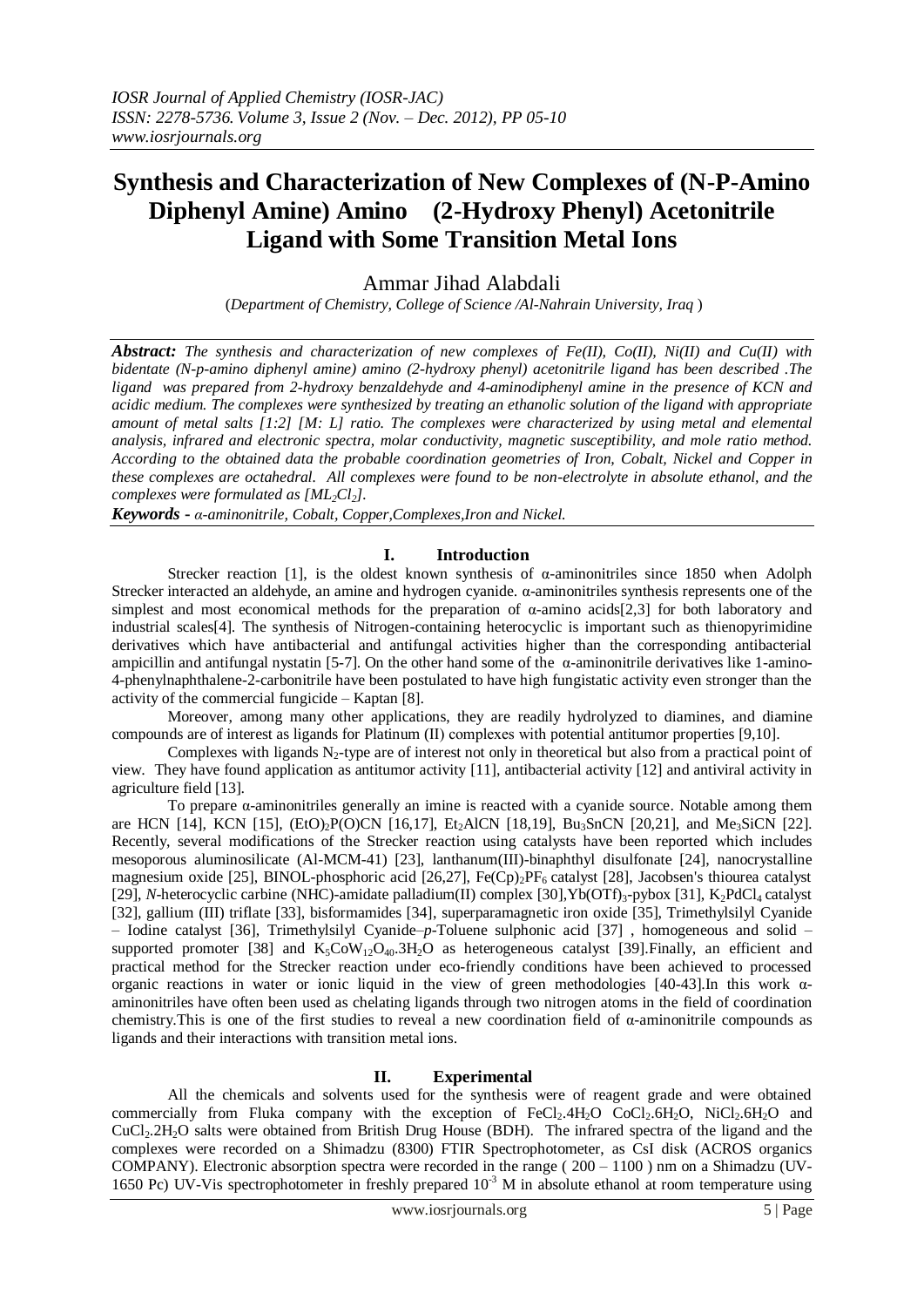quartz cell (1.00) cm. Atomic absorption technique was used to determine the metal contents of the complexes using a (GBC 933 plus) Atomic absorption spectrophotometer. Molar conductivity was used to measure the conductivity of the complexes at room temperature in freshly prepared  $10^{-3}$  M in absolute ethanol using (WTW inoLab) Digital conductivity meter. Elemental analysis for Carbon, Hydrogen and Nitrogen elements were carried out using EuroEA Elemental Analyzer. Gallen Kamp melting point apparatus was used to determine the melting points of the ligand and the prepared complexes.

# **2.1 Preparation method of (N-p-amino diphenyl amine) amino (2-hydroxy phenyl) acetonitrile ligand [L]:**

 The method that adopted for [L] preparation can be described as follows:The 2-hydroxy benzaldehyde (1 mmol ) was added to (20 ml) glacial acetic acid, *p*-toluene sulphonic acid was added in very small portion as catalyst, followed by addition of (1 mmol) *p*-amino diphenyl amine. The pH was adjusted to about 4 by addition of concentrated sulfuric acid drop wise to obtain Schiff base which stirred for 15 min. Potassium cyanide (2 mmol) was added to the mixture and kept under stirring for 4 days. The reaction mixture was poured into ice and then made slightly alkaline with ammonium hydroxide solution. The desired solid precipitate which formed was filtered, washed with water and air dried.

The presence of nitrile group in the prepared  $\alpha$ -aminonitrile was indicated by treating few amount of the sample with 10% sodium hydroxide solution, the liberation of ammonia after hydrolysis of nitrile group was detected by wet red litmus paper. Purity of the obtained compound was checked by TLC, using chloroform and ethyl acetate (1:1) as eluent. The product color was dark green and the yield percentage was (88 %) and the melting point was  $(78d)$ <sup>0</sup>C. The reaction was clarified below:



### **2.2Preparation method of metal complexes:**

The complexes  $\text{[ML-CL]}$  have been prepared by the reaction of 2 mmol (0.630 gm) of L with 1mmol of metal chloride (0.199 gm, 0.238 gm, 0.238 gm and 0.171 gm for FeCl<sub>2</sub>.4H<sub>2</sub>O, CoCl<sub>2</sub>.6H<sub>2</sub>O, NiCl<sub>2</sub>.6H<sub>2</sub>O and CuCl2.2H2O respectively) dissolved in (20 ml) absolute ethanol and refluxed with stirring under anhydrous conditions for 4 hours. The obtained complexes were collected after evaporation of ethanol and triturated with petroleum ether (60-80  $^{\circ}$ C) then filtered .The products were left in the desiccators to be dried under P<sub>2</sub>O<sub>5</sub>. The general reaction was clarified below:



### **III. Results And Discussion**

 All the compounds reported in this work are presented in table (1) which illustrated physical properties along with their molar conductivity at room temperature. Metal and elemental analyses of all compounds are represented in table (2). The ligand (L) was characterized by elemental analysis and infrared spectral data. αaminonitrile compounds are bifunctional like amino acids but with nitrile group instead of carboxylic, (L) compound considered trifunctional due to the presence of hydroxyl group in benzene ring which could be analogue of serine amino acid .Therefore the expected coordination type of (L) is tridentate which resembles the behavior of some amino acid like histidine [44] , but the obtained complexes were characterized as bidentate( $N<sub>2</sub>$ - type). The complexes have been prepared under anhydrous conditions to avoid any hydrolysis of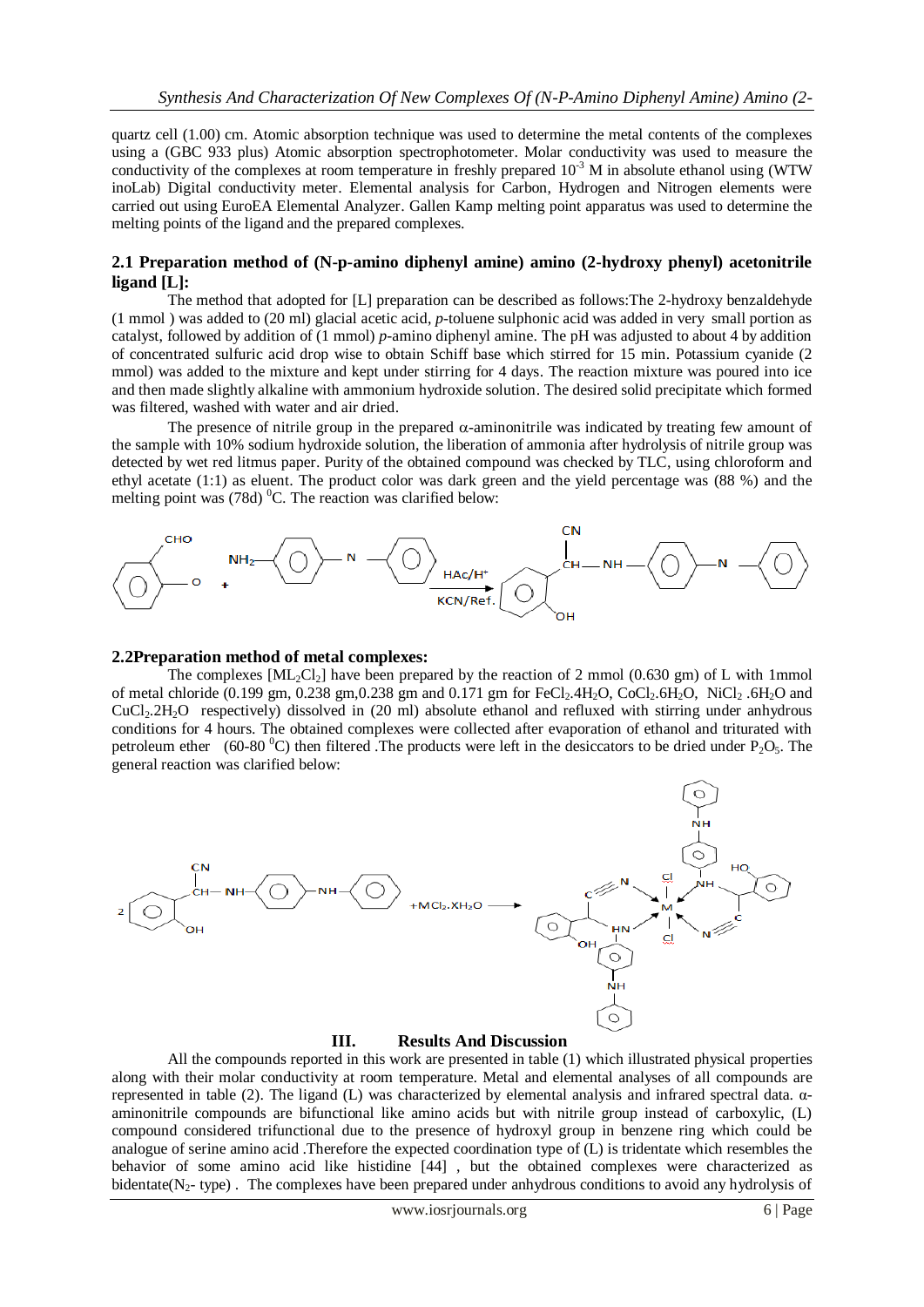nitrile group to amide due to the presence of water molecules and metal ion [45].when organic molecules are coordinated to metal cations in organo-metallic or coordination compounds, they become susceptible to nucleophilic attack like water molecules which cause hydrolysis of nitrile into amide and this could be avoided under anhydrous condition [46]. In spite of using anhydrous conditions complexation of zinc metal ion with (L) was not successful and dragged into hydrolysis of nitrile group to amid which clearly characterized in FTIR chart at1656cm<sup>-1</sup>. Therefore the complex dose not mentioned. These prepared complexes were stable in the solid state and were characterized by the usual methods; IR and UV- Visible spectroscopy, Molar conductivity, metal and elemental analysis, magnetic susceptibility and mole ratio.

On the basis of the characterization methods it was suggested that all complexes probably have octahedral structure with coordination number 6 that includes two atoms of coordinated chlorides and without coordinated or lattice water. The conductivity values for the complexes of  $(10^{-3}M)$  in absolute ethanol were recorded in rang (11-16) indicating that the non-electrolytic nature of the complexes [47]. Mole ratio method was used to determine the ratio of metal ion to ligand for the complexes at  $\lambda_{\text{max}}$  ( $\lambda_{\text{max}} = 881$ nm for [FeL<sub>2</sub>Cl<sub>2</sub>],  $\lambda$  $m_{\text{max}}$  = 566 nm for  $\text{[Col}_2\text{Cl}_2\text{]}$  and  $\lambda_{\text{max}}$  = 680nm for  $\text{[CuL}_2\text{Cl}_2\text{]}$  in alcoholic solutions.

# **3.1 Infrared spectroscopy:**

The infrared spectral data of [L] in table(3) showed some characteristic bands related to  $\alpha$ aminonitriles : Like 2240 -2260 cm<sup>-1</sup> which could be attributed to C≡N group[48]. A red shift of the range 35-95 cm-1 was observed for C≡N stretching vibration on coordination due to the decrease of bond order as result of metal nitrogen bond formation. A red shift of N-H group on complexes could not be detected due to the presence of O-H group which usually over shade it. On the other hand the spectrum of the complexes showed new bands around  $451-488$  cm<sup>-1</sup> and  $376-393$  cm<sup>-1</sup> due to v M-N and v M-Cl respectively [49].

### **3.2 Ultra violet – visible spectroscopy:**

 The data of ultra violate spectra of the ligand and the complexes and the suggested structures are listed in table(4). The ligand showed two absorption bands in the region  $39840 \text{ cm}^{-1}$  and  $32051 \text{ cm}^{-1}$  corresponding to  $(\pi \rightarrow^* \pi)$  and  $(n \rightarrow^* \pi)$  transitions respectively. Shifting has been observed in ligand field after complexation and new bands were observed due to the presence of metal ions in the complexes.

The electronic spectrum of Iron (II) complex showed one broad band at 11350 cm<sup>-1</sup> due to  $(d-d)$ transitions. A band at 26666 cm<sup>-1</sup> in the spectrum represented the  $(L \rightarrow M)$  charge transfer for the [FeL<sub>2</sub>Cl<sub>2</sub>] complex [50]. The effective magnetic moment was (5.19 BM) which is typical for distorted octahedral [51]. The electronic spectrum of Nickel (II) complex showed three (d-d) transition bands at 22421cm<sup>-1</sup>, 20080 cm<sup>-1</sup> and 10493 cm<sup>-1</sup> corresponding to  ${}^{3}A_{2g}(F) \rightarrow {}^{3}T_{1g}(P)$  (*U*<sub>3</sub>),  ${}^{3}A_{2g}(F) \rightarrow {}^{3}T_{1g}(F)$  (*U*<sub>2</sub>) and  ${}^{3}A_{2g}(F) \rightarrow {}^{3}T_{2g}(F)$  $(U<sub>1</sub>)$  transitions respectively. Which suggested mostly octahedral geometry. The magnetic moment value for the Nickel (II) complex was found to be  $(2.90 \text{ B.M})$  [51, 52]. A peak of [NiL<sub>2</sub>Cl<sub>2</sub>] complex spectrum appeared at 25575 cm<sup>-1</sup> which represented to the  $(L \rightarrow M)$  charge transition band[50].Cobalt(II) complex has magnetic moments value (3.78 B.M) which agreed with the expected value for the high spin Cobalt (II) ion in octahedral environment[51,53]. The electronic spectrum of Cobalt (II) complex showed two main bands<br>at 17667 cm<sup>-1</sup> and 16611 cm<sup>-1</sup>. These two bands are assigned to at 17667  $cm^{-1}$  and 16611  $cm^{-1}$ . . These two bands are assigned to  ${}^{4}T_{1g}(F) \rightarrow {}^{4}T_{1g}(P)(U_3)$  and  ${}^{4}T_{1g}(F) \rightarrow {}^{4}A_{2g}(F)(U_2)$  transitions respectively. The  $(U_1)$  transition is expected to appear at large wave length. Thus it could not be observed, therefore it was calculated. The observed transitions are consistent with an octahedral geometry. A band of  $[Col_2Cl_2]$  complex spectrum appeared at 25445cm<sup>-1</sup> represented to the  $(L \rightarrow M)$  charge transition band [50]. The electronic spectrum of Copper (II) complex showed two bands. These two bands appeared at  $14705 \text{ cm}^{-1}$  and  $19230 \text{ cm}^{-1}$  ascribed to the (d-d) transitions. Another band appeared above 26666 cm<sup>-1</sup> represented to the  $(L \rightarrow M)$  charge transition [50]. The obtained value of the effective magnetic moment  $(1.82BM)$  is typical for distorted octahedral Cu(II) chelates [51,53].

| Compound                            | Color       | M.P. ºC | Yield % | $\Omega^{-1}$ cm <sup>2</sup> mol <sup>-1</sup> |  |
|-------------------------------------|-------------|---------|---------|-------------------------------------------------|--|
|                                     | Dark green  | 78d.    | 95.23   | ------                                          |  |
| $[{\rm FeL}_2{\rm Cl}_2]$           | brown green | 121-123 | 79.36   |                                                 |  |
| $[\mathrm{CoL}_{2}\mathrm{Cl}_{2}]$ | Brown       | 99-102  | 81.57   |                                                 |  |
| $[\mathrm{NiL}_{2}\mathrm{Cl}_{2}]$ | Light green | 223-225 | 84.25   |                                                 |  |
| $\text{CuL}_2\text{Cl}$             | Dark blue   | 117-120 | 83.77   |                                                 |  |

**Table (1)** Physical properties of (L) and its metal complexes with their conductivity values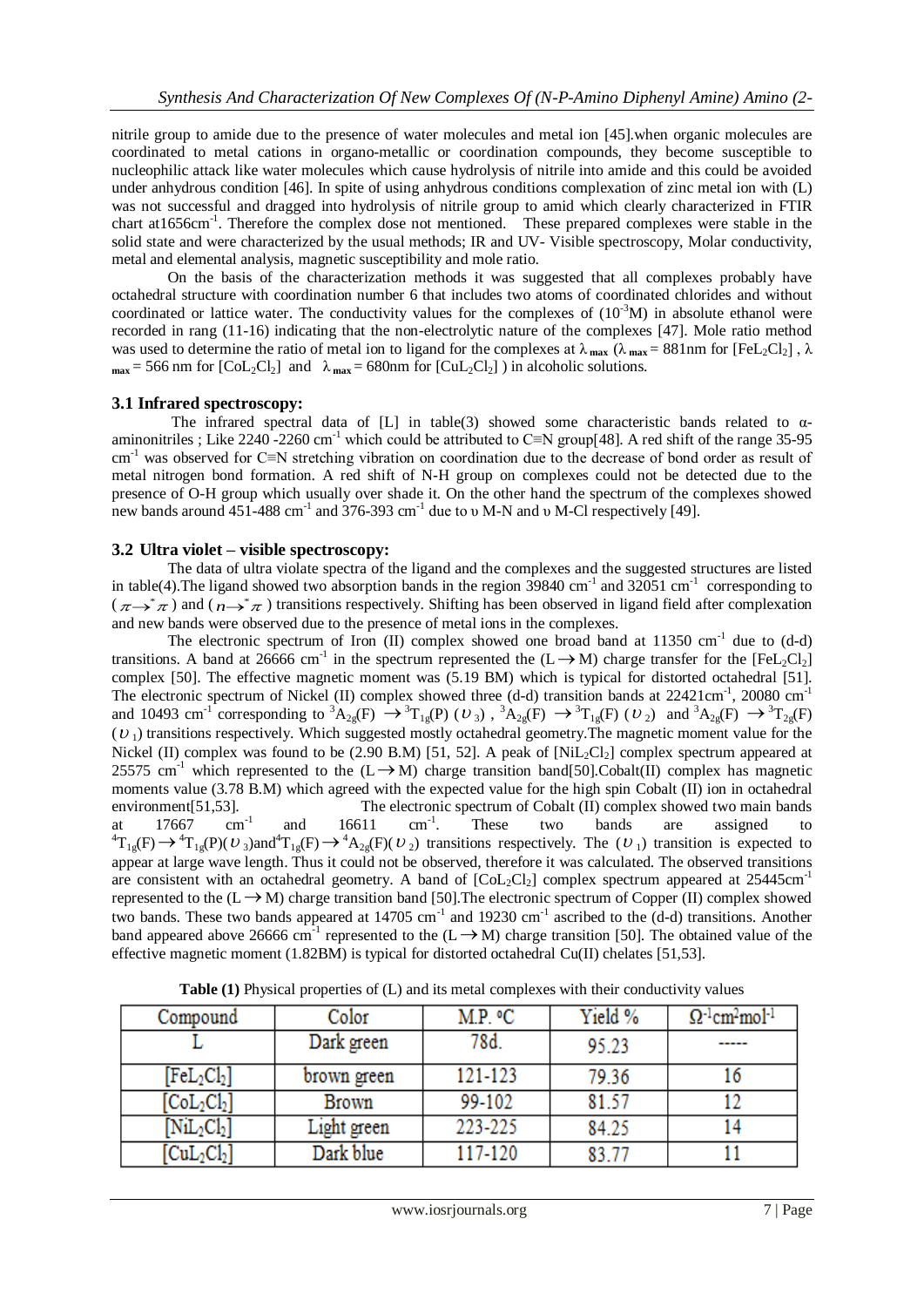| Formula                                 | Elemental And Metal Analysis Calculated |        |         |        |  |  |  |  |
|-----------------------------------------|-----------------------------------------|--------|---------|--------|--|--|--|--|
| M.Wt. (g/mol)                           | (Found)                                 |        |         |        |  |  |  |  |
|                                         | $C\%$                                   | H%     | $N\%$   | $M\%$  |  |  |  |  |
| L                                       | 76.19                                   | 5.39   | 13.33   |        |  |  |  |  |
| 315                                     | (76.03)                                 | (5.38) | (13.21) |        |  |  |  |  |
| [FeL <sub>2</sub> Cl <sub>2</sub> ]     | 63.42                                   | 4.49   | 11.10   | 7.37   |  |  |  |  |
| 756.8                                   | (60.93)                                 | (4.22) | (10.85) | (7.00) |  |  |  |  |
| $\lbrack\text{Col}_2\text{Cl}_2\rbrack$ | 63.16                                   | 4.47   | 11.05   | 7.75   |  |  |  |  |
| 759.9                                   | (62.86)                                 | (4.31) | (10.77) | (7.44) |  |  |  |  |
| $[NiL_2Cl_2]$                           | 63.18                                   | 4.47   | 11.05   | 7.72   |  |  |  |  |
| 759.7                                   | (62.96)                                 | (4.22) | (10.72) | (7.53) |  |  |  |  |
| [CuL <sub>2</sub> Cl <sub>2</sub> ]     | 62.78                                   | 4.45   | 10.98   | 8.31   |  |  |  |  |
| 764.5                                   | (62.66)                                 | (4.41) | (10.77) | (8.00) |  |  |  |  |

**Table (2)** Analytical data of (L) and its Complexes

| <b>Table (3)</b> The characteristic bands of FTIR spectra of the ligand and its metal complexes in $(\text{cm}^{-1})$ |  |  |
|-----------------------------------------------------------------------------------------------------------------------|--|--|
|                                                                                                                       |  |  |
|                                                                                                                       |  |  |

| Compound                            | $\nu$ O-H cm <sup>1</sup>   | $\nu$ C-H cm <sup>1</sup> | $\nu$ C-H cm <sup>1</sup> | $\nu$ C=N | Aromaticit | $\delta$ C-H out of plane<br>deformation |      | $\nu$ M-N | $\nu$ M-Cl |
|-------------------------------------|-----------------------------|---------------------------|---------------------------|-----------|------------|------------------------------------------|------|-----------|------------|
|                                     | $\nu N-H \, \text{cm}^{-1}$ | Aromatic                  | Aliphatic                 | Nitrile   |            | ortho<br>www                             | Para |           |            |
|                                     | 3356                        | 3053                      | 2930                      | 2210      | 1595,1510  | 750                                      | 827  |           |            |
| $[{\rm FeL}_2{\rm Cl}_2]$           | 3380                        | 3056                      | 2923                      | 2115      | 1595, 1504 | 750                                      | 831  | 451       | 380        |
| [CoL <sub>2</sub> Cl <sub>2</sub> ] | 3334                        | 3075                      | 2936                      | 2172      | 1595.1506  | 752                                      | 829  | 488       | 376        |
| $[NiL_2Cl_2]$                       | 3396 v.bro                  | Obscured                  | 2960                      | 2175      | 1614.1512  | 752                                      | 880  | 474       | 393        |
| [CuL <sub>2</sub> Cl <sub>2</sub> ] | 3400                        | 3078                      | 2940                      | 2165      | 1578,1512  | 754                                      | 850  | 480       | 382        |

**Table (4)** Electronic spectra in absolute ethanol for the (L) and its metal complexes**.**

| Comp.                               | $\lambda$ nm | $\nu$ cm <sup>-1</sup> | Transition                                | $B^0$  | β<br>$\mathbf{B}$ |      | $\mathbf{D}\mathbf{q}/\,\mathbf{B}^-$ | 10Dq      | 15B       | Suggested<br>structure |
|-------------------------------------|--------------|------------------------|-------------------------------------------|--------|-------------------|------|---------------------------------------|-----------|-----------|------------------------|
|                                     |              |                        |                                           | $cm-1$ | $cm-1$            |      |                                       | $cm^{-1}$ | $cm^{-1}$ |                        |
| L                                   | 251          | 39840                  | $\pi \rightarrow \pi$                     |        |                   |      |                                       |           |           |                        |
|                                     | 312          | 32051                  | $n \rightarrow \infty$                    |        |                   |      |                                       |           |           |                        |
| [FeL <sub>2</sub> Cl <sub>2</sub> ] | 233          | 36232                  | <b>Ligand Field</b>                       |        |                   |      |                                       |           |           | distorted              |
|                                     | 301          | 33223                  | <b>Ligand Field</b>                       |        |                   |      |                                       |           |           |                        |
|                                     | 375          | 26666                  | C.T                                       |        |                   |      |                                       |           |           | O <sub>h</sub>         |
|                                     | 881          | 11350                  | ${}^{5}T_{2g} \rightarrow {}^{5}E_{g}$    |        |                   |      |                                       |           |           |                        |
| [CoL <sub>2</sub> Cl <sub>2</sub> ] | 211          | 47393                  | <b>Ligand Field</b>                       |        |                   |      |                                       |           |           |                        |
|                                     | 289          | 34602                  | <b>Ligand Field</b>                       |        |                   |      |                                       |           |           |                        |
|                                     | 393          | 25445                  | C.T                                       | 971    | 709.2             | 0.73 | 1.23                                  | 8730      | 10638     | O <sub>h</sub>         |
|                                     | 566 bro.     | 17667                  | ${}^4T_{1g}(F) \rightarrow {}^4T_{1g}(P)$ |        |                   |      |                                       |           |           |                        |
|                                     | 602sh.       | 16611                  | ${}^4T_{1g}(F) \rightarrow {}^4A_{2g}(F)$ |        |                   |      |                                       |           |           |                        |
|                                     | 1268         | 7881(cal)              | ${}^4T_{1g}(F) \rightarrow {}^4T_{2g}(F)$ |        |                   |      |                                       |           |           |                        |
| $[NiL_2Cl_2]$                       | 263          | 38022                  | Ligand Field                              |        |                   |      |                                       |           |           |                        |
|                                     | 293          | 34129                  | Ligand Field                              |        |                   |      |                                       |           |           |                        |
|                                     | 391          | 25575                  | C.T                                       | 1030   | 734.8             | 0.71 | 1.43                                  | 10493     | 11022     | O <sub>h</sub>         |
|                                     | 446          | 22421                  | ${}^3A_{2g}(F) \rightarrow {}^3T_{1g}(P)$ |        |                   |      |                                       |           |           |                        |
|                                     | 498 mean     | 20080                  | ${}^3A_{2g}(F) \rightarrow {}^3T_{1g}(F)$ |        |                   |      |                                       |           |           |                        |
|                                     | 953          | 10493                  | ${}^3A_{2g}(F) \rightarrow {}^3T_{2g}(F)$ |        |                   |      |                                       |           |           |                        |
| [CuL <sub>2</sub> Cl <sub>2</sub> ] | 247          | 39370                  | <b>Ligand Field</b>                       |        |                   |      |                                       |           |           |                        |
|                                     | 295          | 33898                  | <b>Ligand Field</b>                       |        |                   |      |                                       |           |           | distorted              |
|                                     | 375          | 26666                  | C.T                                       |        |                   |      |                                       |           |           |                        |
|                                     | 521 sh.      | 19230                  | ${}^{2}B_{1g} \rightarrow {}^{2}B_{2g}$   |        |                   |      |                                       |           |           | O <sub>h</sub>         |
|                                     | 680 bro.     | 14705                  | ${}^{2}B_{1g} \rightarrow {}^{2}E_{g}$    |        |                   |      |                                       |           |           |                        |
|                                     |              |                        |                                           |        |                   |      |                                       |           |           |                        |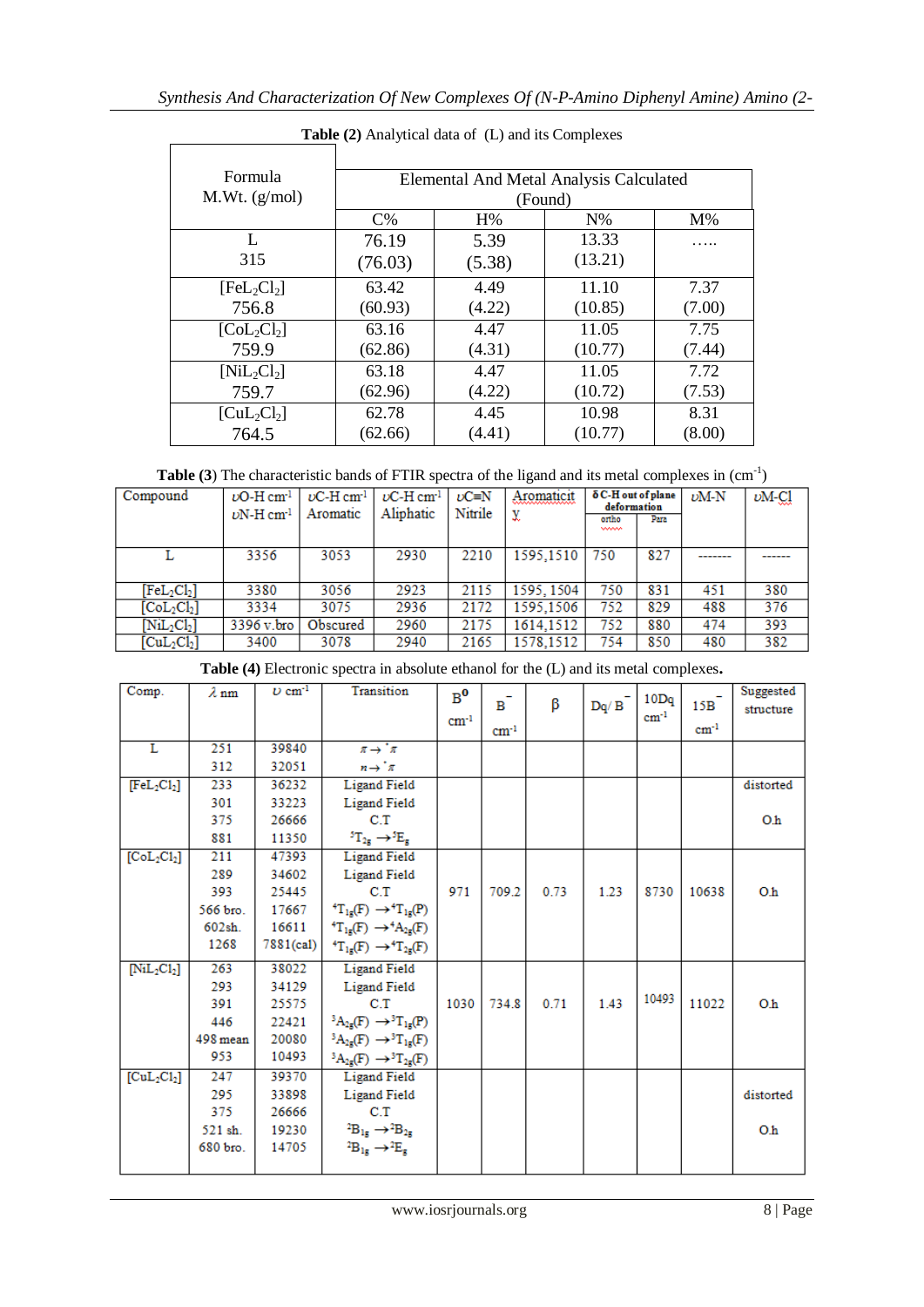#### **References**

- [1] A.Strecker, Ueber die künstliche Bildung der Milchsäure und einen neuen dem glycocoll homologen , Ann.Chem. Pharm., 75,1850,27-45.
- [2] K Harada, Asymmetric Synthesis of α–Amino Acids by the Strecker Synthesis, Nature, 200,1963,1201.
- [3] D.A.Evans , A.E.Weber, Asymmetric Glycine Enolate Aldol Reactions: Synthesis of Cyclosporine's Unusual Amino Acid MeBmt, J. Am. Chem. Soc., 108,1986,6757.
- [4] H,Groger, Catalytic enantioselective Strecker reactions and analogous syntheses, Chem.Rev., 103,2003,2795-2827.
- [5] H.B.Mosharef, R.Mizanur , H. Kamrul and A.Mohammad, Synthesis and antimicrobial evaluation of some new thienopyrimidine derivatives, Acta Pharm., 56 ,2006, 441–450.
- [6] S.S.R.Nitinkumar, and A.M.Imtiyaz, Synthesis and antimicrobial activity of some novel thienopyrimidines and triazolothienopyrimidines,J. Chem. Sci., 121(3),2009,301–30
- [7] H.B.Mosharef, M.M.Rahman and I.Imjamul, Synthesis, Characterization and Antimicrobial Evaluation of Some Arylidenehydrazonofuropyrimidines and Thienopyrimidines, Pak. J. Sci. Ind. Res. , 52 (4),2009,180-185.
- [8] B.Kozik, Z.J. Burgiel, J.J. Sepiol, J.Wilamowski, M.K.Luczynski, M.Gora, Synthesis and fungistatic activity of aryl-substituted naphthalene- and indene-2-carbonitriles, Enviromental biotechnology, 2 (1),2006,20-25.
- [9] Z.Guo and P.J.Sadler, 1999, metals in medicine, Angew. Chem. Int. Ed., 38,1999,1512-1531.
- [10] S.Rafique, M.Idrees, A.Nasim, H.Akbar and A.Athar, Transition metal complexes as potential therapeutic agents, Biotechnol. Mol. Biol. Rev., 5 (2),2010,38-45.
- [11] A.S.Abu-Surrah et al, Palladium based chemotherapeutic agents: Routs toward complexes with good anti tumor activity, Cancer therapy, 6,2008, 1-10
- [12] S.Thoha,S.S. Karki and B.R.Bhukya, Sythesis, characterization and antibacterial activity of some novel mononuclear Ru(II) complexes, Inter.J.Pharm. Pharmaceutical science, 1(2) ,2009, 62-70.
- [13] S.N.Thakur, K.S.Yadav, N.P.Singh and H.S.Yadav, Template synthesis and characterization of oxovanadium (IV) complexes with tetraaza macrocyclic ligands and their activity on potato virus X, J.Iran. Chem. Soc. 5(2) ,2008,328-335.
- [14] N.Kato, M.Suzuki, M.Kanai, M.Shibasaki, Catalytic enantioselective Strpecker reaction of ketimines using catalytic amount of TMSCN and stoichiometric amount of HCN, Tetrahedron Lett. , 45,2004,3153-3155.
- [15] E.Gruszecka, M.Soroka, P.Mastalerz, Preparation of D,L-phosphinothricin by Strecker reaction, Polish J. Chem. , 53,1979,937- 939.
- [16] E.Reimann and W.Dammertz, Bicyclic α-amino acids. IV: Synthesis of 3-(1-tetralinyl)- and 3-(5,6,7,8-tetrahydro-5 quinolinyl)alanine, Arch. Pharm., 316,1983,297-302.
- [17] S.Harusawa, Y.Hamada and T.Shioiri, New methods and reagents in organic synthesis. Diethyl phosphorocyanidate (DEPC). A novel reagent for the classical Strecker's α-aminonitrile synthesis, Tetrahedron Lett., 48,1979,4663-4666.
- [18] FA Davis, KR Prasad and PJ Carroll, Asymmetric synthesis of polyhydroxy α-amino acids with the sulfinimine-mediated asymmetric Strecker reaction: 2-amino 2-deoxy L-xylono-1,5-lactone (Polyoxamic acid lactone), J. Org. Chem. , 67,2002,7802- 7806.
- [19] P.Kaur, S.Pindi, W.Wever, T.Rajale and G.Li, Asymmetric catalytic Strecker reaction of N-phosphonyl imines with Et2AlCN using amino alcohols and BINOLs as catalysts, Chem. Commun., 46,2010,4330-4332.
- [20] Z.Xie, G.Li, G.Zhao and J.Wang, Strecker-type reaction catalyzed by carboxylic acids in aqueous media, Synthesis , 12,2009,2035-2039.
- [21] H.Ishitani, S.Komiyama, Y.Hasegawa and S.Kobayashi, Catalytic asymmetric Strecker synthesis. Preparation of enantiomerically pure α-amino acid derivatives from aldimines and tributyltin cyanide or achiral aldehydes, amines, and hydrogen cyanide using a chiral zirconium catalyst, Am. Chem. Soc., 122,2000,762
- [22] D.Prajapati, R.C.Boruah, J.S.Sandbu and J.N.Baruah, A new synthesis of α-aminonitriles using cyanotrimethylsilane, Indian J. Chem. ,23B ,1984, 853-854
- [23] K.Iwanami, H.Seo, J.Choi, T.Sakakura and H.Yasuda, Al-MCM-41 catalyzed three-component Strecker-type synthesis of αaminonitriles, Tetrahedron, 66,2010,1898-1901.
- [24] M.Hatano, Y.Hattori, Y.Furuya and K.Ishihara, Chiral lanthanum(III)-binaphthyldisulfonate complexes for catalytic enantioselective Strecker reaction,Org. Lett., 11,2009,2321-2324.
- [25] ML Kantam,K.Mahendar, B.Sreedhar and BM Choudary, Synthesis of α-amino nitriles through Strecker reaction of aldimines and ketoimines by using nanocrystalline magnesium oxide, Tetrahedron , 64,2008,3351-3360.
- [26] L.Simon and JM Goodman, Mechanism of BINOL-phosphoric acid-catalyzed Strecker reaction of benzyl imines, J. Am. Chem. Soc., 131,2009,4070-4077.
- [27] G.Zhang, D.Zheng, J.Nie, T.Wang and J.Ma, Bronsted acid-catalyzed efficient Strecker reaction of ketones, amines and trimethylsilyl cyanide, Org. Biomol. Chem.,8,2010,1399-1405.
- [28] NH Khan, S.Agrawal, R.Kureshy, SHR Abdi, S.Singh, E.Suresh and RV Jasra, Fe(Cp)2PF6 catalyzed efficient Strecker reactions of ketones and aldehydes under solvent-free conditions, Tetrahedron Lett. , 49,2008,640-644.
- [29] SC Pan and B.List, Catalytic asymmetric three-component acyl-Strecker reaction, Org. Lett., 9,2007,1149-1151.
- [30] J.Jarusiewicz, Y.Choe, K.Yoo, CP Park and KW Jung, Efficient three-component Strecker reaction of aldehydes/ketones via NHC-amidate palladium(II) complex catalysis, J. Org. Chem. , 74,2009,2873-2876.
- [31] B.Karimi, A.Maleki, D.Elhamifar, JH Clark and AJ Hunt, Self-assembled organic-inorganic hybrid silica with ionic liquid framework: a novel support for the catalytic enantioselective Strecker reaction of imines using Yb(OTf)3-pybox catalyst, Chem.Commun.,46,2010,6947-6949.
- [32] B.Karmakar and J.Banerji, K2PdCl4 catalyzed efficient multicomponent synthesis of α-aminonitriles in aqueous media,Tetrahedron Lett., 5,2010,2748-2750.
- [33] GKS Prakash, T.Mathew, C.Panja, S.Alconcel, H.Vaghoo, C.Do and GA Olah, Gallium (III) triflate catalyzed efficient Strecker reaction of ketones and their fluorinated analogs, Proc. Nat. Acad. Sci., 104,2007,3703-3706.
- [34] Y.Wen, Y.Xiong, L.Chang, J.Huang, X.Liu and X.Feng, Chiral bisformamides as effective organocatalysts for the asymmetric one-pot, three-component Strecker reaction, J. Org. Chem. , 72,2007,7715-7719.
- [35] MM Mojtahedi, AM Saeed and T.Alishiri, Superparamagnetic iron oxide as an efficient catalyst for the one-pot, solvent-free synthesis of α-aminonitriles, Tetrahedron Lett., 50,2009,2322-2325.
- [36] M.R.Saidi and N.Azizi, A Novel and Efficient Method for the Synthesis of α-Aminonitriles by the Reaction of Aminals with Trimethylsilyl Cyanide Catalyzed by Iodine, J. Iran. Chem. Soc., 1(2), 2004, 136-140.
- [37] R.Sajeeva and M.Raghu, p-Toluenesulfonic acid catalyzed rapid and efficient protocol for one-pot synthesis of a-amino nitriles, Indian J. Chem., 47B, 2008,1572-1577.